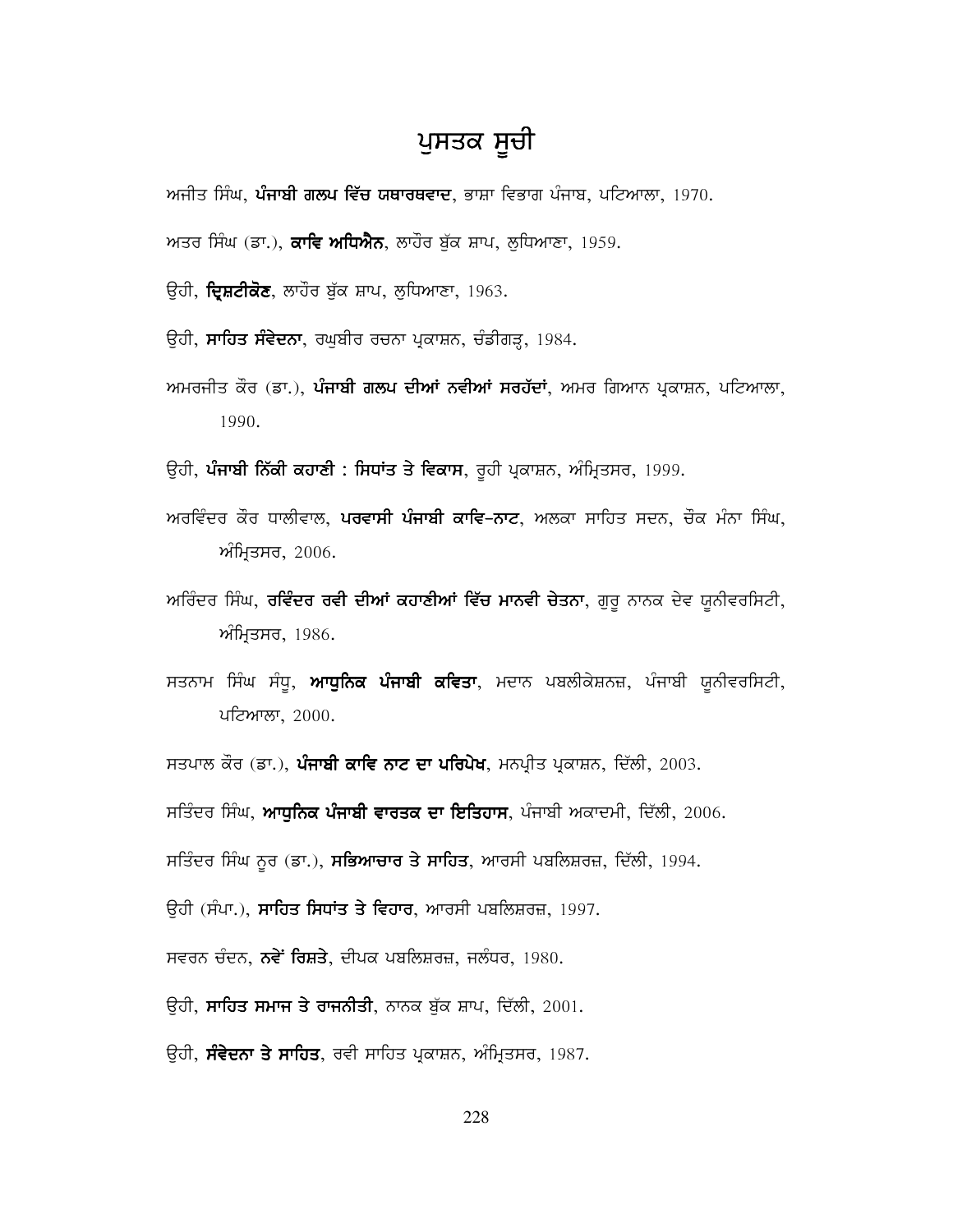ਸਵਿੰਦਰ ਸਿੰਘ ਉੱਪਲ, **ਪੰਜਾਬੀ ਕਹਾਣੀਕਾਰ**, ਪੁਸ਼ਪ ਪ੍ਰਕਾਸ਼ਨ, ਦਿੱਲੀ, 1970.

ਸਾਧੂ ਸਿੰਘ, **ਕਨੇਡੀਅਨ ਪੰਜਾਬੀ ਸਾਹਿਤ ਤੇ ਸਭਿਆਚਾਰ**, ਥਰਡ ਆਈ ਪਬਲੀਕੇਸ਼ਨ, ਕੈਨੇਡਾ, 1990.

ਸੁਖਪਾਲਵੀਰ ਸਿੰਘ ਹਸਰਤ, **ਕਾਵਿ ਦਰਸ਼ਨ**, ਨਿਊ ਬੁੱਕ ਕੰਪਨੀ, ਜਲੰਧਰ, 1962.

- ਸਦਰਸ਼ਨ ਗਾਸੋ (ਡਾ.), **ਪਰਵਾਸੀ ਪੰਜਾਬੀ ਕਵਿਤਾ : ਵਿਚਾਰਧਾਰਕ ਪਰਿਪੇਖ**, ਚੇਤਨਾ ਪ੍ਰਕਾਸ਼ਨ, ਲੁਧਿਆਣਾ, 2009.
- ਸੁਰਜੀਤ ਸਿੰਘ ਖੁਰਮ (ਡਾ.), **ਪੰਜਾਬੀ ਨਾਟਕ ਅਤੇ ਰੰਗਮੰਚ ਚੇਤਨਾ**, ਅਖਿਲਪ੍ਰੀਤ ਪ੍ਰਕਾਸ਼ਨ, ਪਟਿਆਲਾ, 1997.
- ਸੁਰਿੰਦਰਪਾਲ ਸਿੰਘ (ਸੰਪਾ.), ਪਰਵਾਸੀ ਪੰਜਾਬੀ ਸਾਹਿਤ, ਗੁਰੂ ਨਾਨਕ ਦੇਵ ਯੂਨੀਵਰਸਿਟੀ, ਅੰਮ੍ਰਿਤਸਰ, 1990.
- ਉਹੀ, **ਬਦੇਸ਼ੀ ਪੰਜਾਬੀ ਸਾਹਿਤ**, ਗੁਰੂ ਨਾਨਕ ਦੇਵ ਯੂਨੀਵਰਸਿਟੀ, ਅੰਮ੍ਰਿਤਸਰ, 1993.
- ਸੰਤ ਸਿੰਘ ਸੇਖੋਂ, ਸਾਹਿਤਿਆਰਥ, ਲਾਹੌਰ ਬੁੱਕ ਸ਼ਾਪ, ਲੁਧਿਆਣਾ, 1957.
- ਓਹੀ, **ਕਹਾਣੀ ਸ਼ਾਸਤਰ**, ਲੋਕ ਗੀਤ ਪ੍ਰਕਾਸ਼ਨ, ਸਰਹਿੰਦ, 1991.
- ਹਰਚੰਦ ਸਿੰਘ ਬੇਦੀ, ਪਰਵਾਸੀ ਪੰਜਾਬੀ ਸਾਹਿਤ (ਪਾਠ ਤੇ ਪ੍ਰਸੰਗ), ਗੁਰੂ ਨਾਨਕ ਦੇਵ ਯੂਨੀਵਰਸਿਟੀ, ਅੰਮ੍ਰਿਤਸਰ, 1998.
- ਹਰਜਿੰਦਰ ਸਿੰਘ, **ਸਮਕਾਲੀ ਪੰਜਾਬੀ ਸਫ਼ਰਨਾਮਾ : ਵਿਸ਼ਲੇਸ਼ਣ ਤੇ ਮੁਲਾਂਕਣ,** ਲੋਕਗੀਤ ਪ੍ਰਕਾਸ਼ਨ, ਚੰਡੀਗੜ੍ਹ, 2011.
- ਹਰਦੀਪ ਕੌਰ, **ਆਧੁਨਿਕ ਬੋਧ ਅਤੇ ਪੰਜਾਬੀ ਨਾਟਕ**, ਰੂਹੀ ਪ੍ਰਕਾਸ਼ਨ, ਅੰਮ੍ਰਿਤਸਰ, 2008.

ਹਰਭਜਨ ਸਿੰਘ ਮਾਂਗਟ, **ਜੀਵਨ ਕਹਾਣੀ ਦੇ ਪਾਤਰ**, ਨੈਸ਼ਨਲ ਬੁੱਕ ਸ਼ਾਪ, ਦਿੱਲੀ, 2008.

- ਹਰਿਭਜਨ ਸਿੰਘ (ਡਾ.), **ਸਾਹਿਤ ਤੇ ਸਿਧਾਂਤ**, ਸੀਮਾ ਪ੍ਰਕਾਸ਼ਨ, ਜਲੰਧਰ, 1973.
- ਉਹੀ, **ਰਚਨਾ ਸਰੰਚਨਾ**, ਨਵਚੇਤ ਪਬਲਿਸ਼ਰਜ਼, ਅੰਮ੍ਰਿਤਸਰ, 1977.
- ਉਹੀ, **ਪਰਵਾਸੀ ਪੰਜਾਬੀ ਸਾਹਿਤ ਦੇ ਮਸਲੇ**, ਰਵੀ ਸਾਹਿਤ ਪ੍ਰਕਾਸ਼ਨ, ਅੰਮ੍ਰਿਤਸਰ, 2004.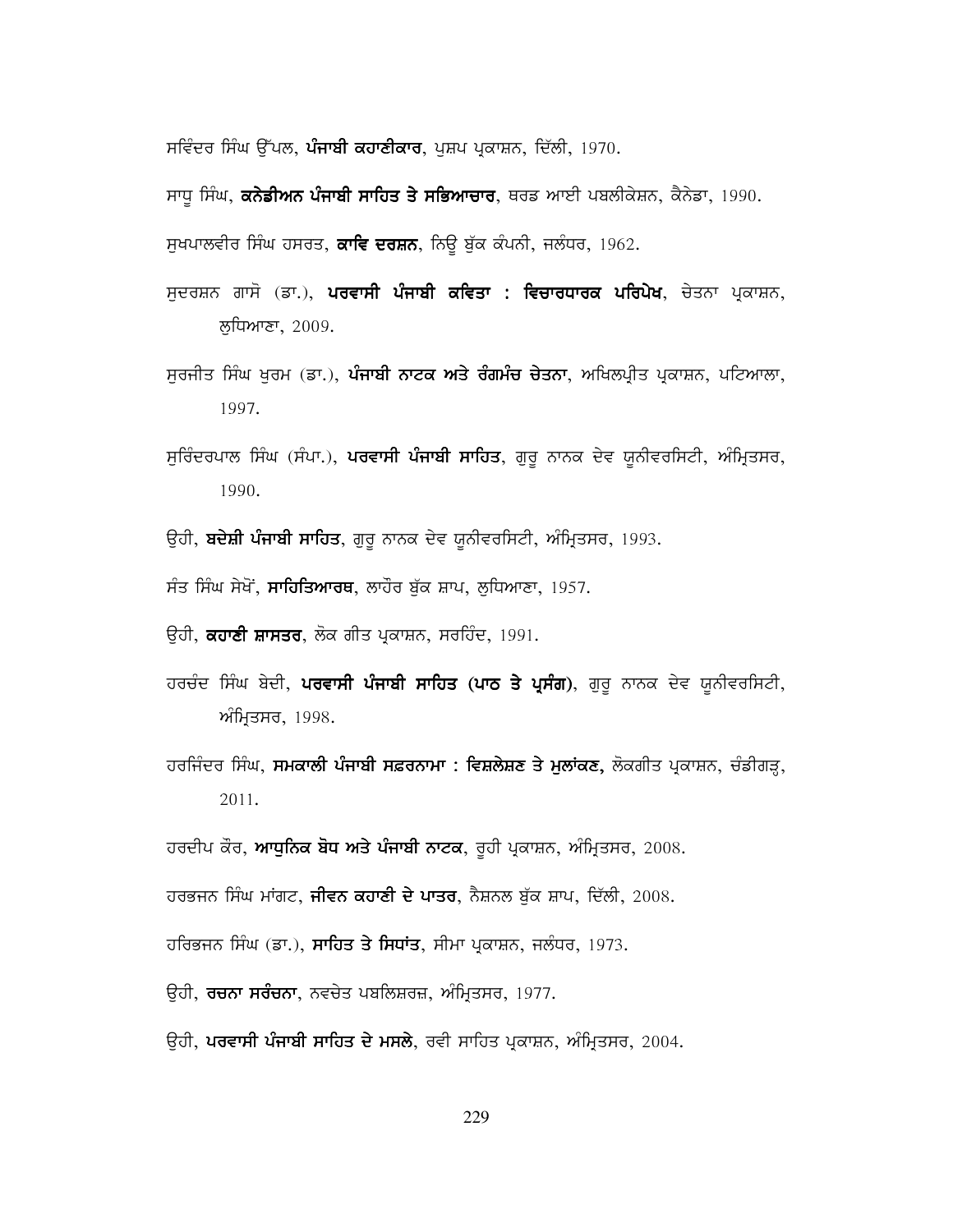- ਹੁਕਮਚੰਦ ਰਾਜਪਾਲ, **ਪੰਜਾਬੀ ਨਾਟ-ਕਾਵਿ ਸਰੂਪ ਤੇ ਵਿਕਾਸ**, ਪਬਲੀਕੇਸ਼ਨ ਬਿਉਰੋ, ਪੰਜਾਬੀ ਯੂਨੀਵਰਸਿਟੀ, ਪਟਿਆਲਾ, 1985.
- ਕਮਲੇਸ਼ ਉੱਪਲ, **ਪੰਜਾਬੀ ਨਾਟਕ ਅਤੇ ਰੰਗਮੰਚ**, ਪਬਲੀਕੇਸ਼ਨ ਬਿਉਰੋ, ਪੰਜਾਬੀ ਯੂਨੀਵਰਸਿਟੀ, ਪਟਿਆਲਾ, 2004.

ਕਰਮਜੀਤ ਸਿੰਘ, **ਕਾਵਿ ਸੰਵੇਦਨਾ**, ਰਵੀ ਸਾਹਿਤ ਪ੍ਰਕਾਸ਼ਨ, ਅੰਮ੍ਰਿਤਸਰ, 1983.

- ਕੰਵਲ ਜੀਤ ਕੌਰ (ਪ੍ਰੋ.), ਪੰਜਾਬੀ ਵਾਰਤਕ ਅਤੇ ਸੰਸਮਰਣ ਸਾਹਿਤ (ਮੇਰੀਆਂ ਅਭੁੱਲ ਯਾਦਾਂ ਵਿਸ਼ੇਸ਼ **ਸੰਦਰਭ**), ਵਾਰਿਸ ਸ਼ਾਹ ਫਾਉਂਡੇਸ਼ਨ, ਅੰਮ੍ਰਿਤਸਰ, 2007.
- ਗੁਰਦਿਆਲ ਸਿੰਘ (ਪ੍ਰੋ.), ਲੇਖਕ ਦਾ ਅਨੁਭਵ ਤੇ ਸਿਰਜਣ ਪ੍ਰਕਿਰਿਆ, ਪਬਲੀਕੇਸ਼ਨ ਬਿਉਰੋ, ਪੰਜਾਬੀ ਯੂਨੀਵਰਸਿਟੀ, ਪਟਿਆਲਾ, 1995.
- ਗੁਰਦਿਆਲ ਸਿੰਘ ਫੁੱਲ, **ਪੰਜਾਬੀ ਨਾਟਕ : ਸਰੁਪ ਸਿਧਾਂਤ ਤੇ ਵਿਕਾਸ**, ਪਬਲੀਕੇਸ਼ਨ ਬਿਊਰੋ, ਪੰਜਾਬੀ ਯੂਨੀਵਰਸਿਟੀ, ਪਟਿਆਲਾ, 1988.
- ਉਹੀ, **ਕਲ ਜੁਗਿ ਰੱਥ ਅਗਨਿ ਕਾ**, ਲਾਹੌਰ ਬੁੱਕ ਸ਼ਾਪ, ਲੁਧਿਆਣਾ, ਮਿਤੀਹੀਣ।
- ਗੁਰਬਖ਼ਸ਼ ਸਿੰਘ ਫਰੈਂਕ, **ਨਿੱਕੀ ਕਹਾਣੀ ਅਤੇ ਪੰਜਾਬੀ ਨਿੱਕੀ ਕਹਾਣੀ**, ਪੰਜਾਬੀ ਰਾਈਟਰਜ਼ ਕੋਆਪਰੇਟਿਵ ਸੋਸਾਇਟੀ ਲਿਮਟਿਡ, ਲੁਧਿਆਣਾ, 1988.
- ਗੁਲਜ਼ਾਰ ਸਿੰਘ ਸੰਧੂ (ਅਨੂ.), **ਮੈਕਸਿਮ ਗੋਰਕੀ ਜੀਵਨ ਤੇ ਰਚਨਾ**, ਨਵਯੁਗ ਪਬਲਿਸ਼ਰਜ਼, ਦਿੱਲੀ, 1961.
- ਗੋਬਿੰਦ ਸਿੰਘ ਲਾਂਬਾ (ਡਾ.), **ਮੇਰਾ ਵਲਾਇਤੀ ਸਫ਼ਰਨਾਮਾ (ਕ੍ਰਿਤ ਕਮਲਾ ਅਕਾਲੀ), ਇੱਕ ਆਲੋਚਨਾਤਮਕ** ਅਧਿਐਨ, ਪੈਪਸੂ ਬੁੱਕ ਡਿੱਪੂ, ਪਟਿਆਲਾ, 1980.

ਚੁਹੜ ਸਿੰਘ, ਪਰਵਾਸੀ ਪੰਜਾਬੀ ਕਾਵਿ ਚਿੰਤਨ, ਨਾਨਕ ਸਿੰਘ ਪੁਸਤਕਮਾਲਾ, ਅੰਮ੍ਰਿਤਸਰ, 2006.

ਜਸਪਾਲ ਸਿੰਘ ਜੱਸਲ (ਡਾ.), **ਰਵਿੰਦਰ ਰਵੀ ਦਾ ਨਾਟ-ਚਿੰਤਨ**, ਨੈਸ਼ਨਲ ਬੁੱਕ ਸ਼ਾਪ, ਦਿੱਲੀ, 2007.

ਜਸਪਾਲ ਕੌਰ (ਡਾ.), ਪਰਵਾਸੀ ਪੰਜਾਬੀ ਕਾਵਿ-ਲੋਕ ਨਾਲ ਸੰਵਾਦ, ਸ਼ਿਲਾਲੇਖ, ਦਿੱਲੀ, 1990.

ਜਸਵਿੰਦਰ ਸਿੰਘ (ਡਾ.), **ਨਵੀਂ ਪੰਜਾਬੀ ਕਵਿਤਾ : ਪਛਾਣ ਚਿੰਨ੍ਹ**, ਚੇਤਨਾ ਪ੍ਰਕਾਸ਼ਨ, ਪੰਜਾਬੀ ਭਵਨ, ਲਧਿਆਣਾ, 2000.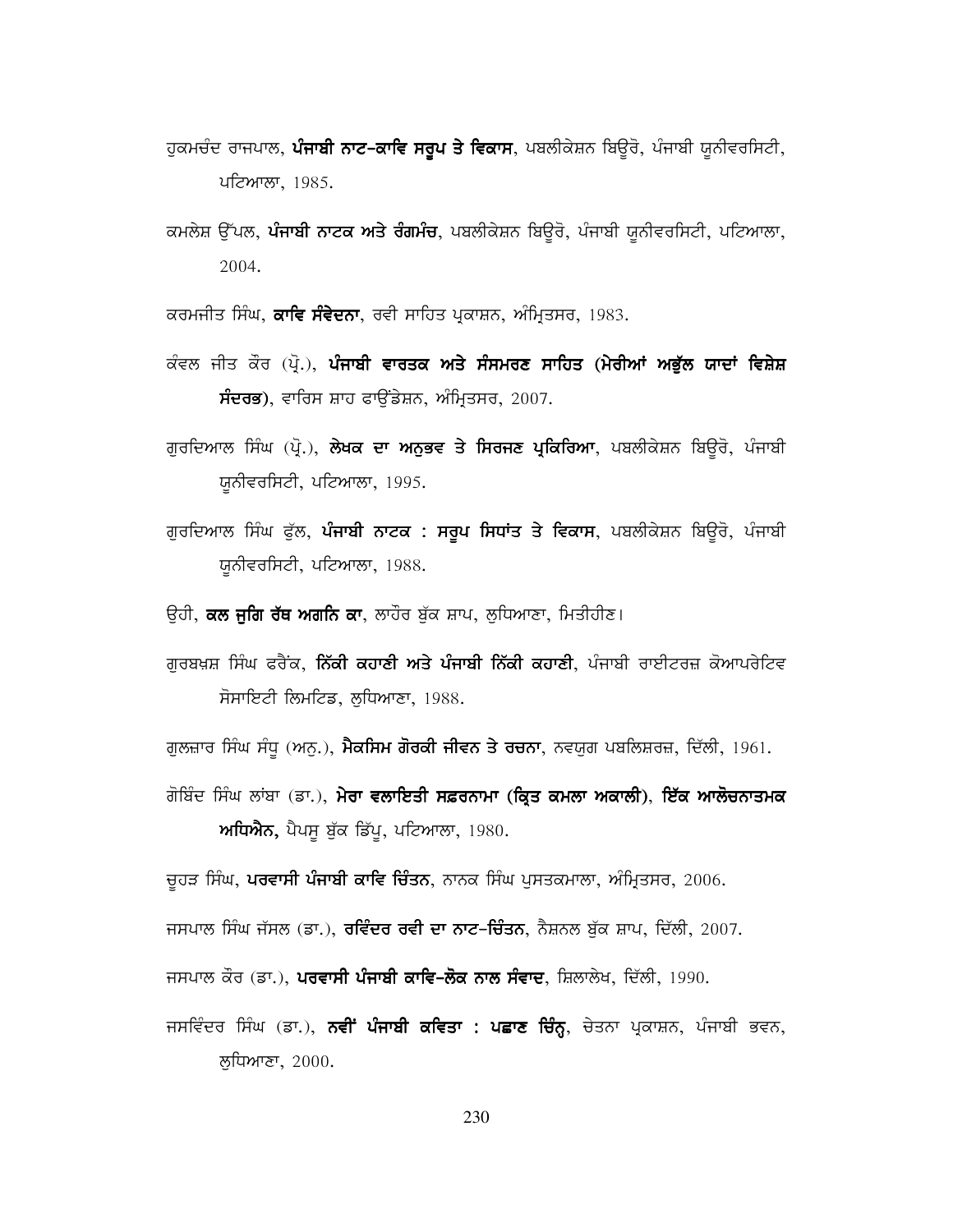- ਜਸਵੀਰ ਸਿੰਘ ਆਹਲੁਵਾਲੀਆ (ਡਾ.), **ਪ੍ਰਯੋਗਸ਼ੀਲ ਲਹਿਰ ਦਾ ਸਿਧਾਂਤਕ ਪਿਛੋਕੜ**, ਰਾਜ ਰੂਪ ਪ੍ਰਕਾਸ਼ਨ, ਜਲੰਧਰ, 1963.
- ਉਹੀ, (ਸੰਪਾ.), ਪੰਜਾਬੀ ਆਲੋਚਨਾ ਇੱਕ ਪਰਿਚਯ, ਪਬਲੀਕੇਸ਼ਨ ਬਿਉਰੋ, ਪੰਜਾਬੀ ਯੂਨੀਵਰਸਿਟੀ, ਪਟਿਆਲਾ, 2001.

ਜਸਵੀਰ ਕੌਰ, **ਪਿਆਰਾ ਸਿੰਘ ਦਾਤਾ ਰਚਿਤ – ਯਾਤਰਾ ਸਾਹਿਤ**, ਨੈਸ਼ਨਲ ਬੱਕ ਸ਼ਾਪ, ਦਿੱਲੀ, 1994.

ਜਗਦੀਪ ਸਿੰਘ, **ਪਰਵਾਸੀ ਪੰਜਾਬੀ ਸਾਹਿਤ ਪਨਰ ਸੰਵਾਦ**, ਅਲਕਾ ਸਾਹਿਤ ਸਦਨ, ਅੰਮ੍ਰਿਤਸਰ, 2006.

ਜਗਬੀਰ ਸਿੰਘ (ਡਾ.), **ਪੰਜਾਬੀ ਗਲਪ ਸੰਸਾਰ**, ਵੈਲਵਿਸ਼ ਪਬਲਿਸ਼ਰਜ਼, ਦਿੱਲੀ, 1999.

ਜੁਗਿੰਦਰ ਸਿੰਘ ਨਹਿਰੂ, **ਕੈਨੇਡਾ ਵਿੱਚ ਪੰਜਾਬੀ ਸਭਿਆਚਾਰ**, ਲੋਕਗੀਤ ਪ੍ਰਕਾਸ਼ਨ, ਚੰਡੀਗੜ੍ਹ, 1998.

- ਉਹੀ, **ਕਨੇਡੀਅਨ ਪੰਜਾਬੀ ਸਾਹਿਤ**, ਲੋਕਗੀਤ ਪ੍ਰਕਾਸ਼ਨ, ਚੰਡੀਗੜ੍ਹ, 1998.
- ਦਰਸ਼ਨ ਸਿੰਘ ਗਿੱਲ (ਡਾ.), ਕਨੇਡੀਅਨ ਪੰਜਾਬੀ ਕਵਿਤਾ (ਪੰਜਾਬੀ ਸਭਿਆਚਾਰ ਦੇ ਸੰਦਰਭ ਵਿੱਚ), ਰਵੀ ਸਾਹਿਤ ਪ੍ਰਕਾਸ਼ਨ, ਅੰਮ੍ਰਿਤਸਰ, 1998.
- ਧਨਵੰਤ ਕੌਰ (ਡਾ.), **ਪੰਜਾਬੀ ਗਲਪ ਵਿੱਚ ਆਧਨਿਕ ਸੰਵੇਦਨਾ** (1947–80), ਭਾਸ਼ਾ ਵਿਭਾਗ, ਪੰਜਾਬ, ਲੁਧਿਆਣਾ, 1989.
- ਉਹੀ, **ਆਧੁਨਿਕ ਪੰਜਾਬੀ ਕਹਾਣੀ : ਬਿਰਤਾਂਤ ਸ਼ਾਸਤਰੀ ਅਧਿਐਨ**, ਆਰਸੀ ਪਬਲਿਸ਼ਰਜ਼, ਦਿੱਲੀ, 1994.

ਨਸੀਬ ਬਵੇਜਾ, **ਪੰਜਾਬੀ ਨਾਟਕ ਵਿਭਿੰਨ ਪਰਿਪੇਖ**, ਸ਼ਿਲਾਲੇਖ, ਦਿੱਲੀ, 2006.

- ਪ੍ਰੇਮ ਪ੍ਰਕਾਸ਼ ਸਿੰਘ, **ਭਾਰਤੀ ਕਾਵਿ ਸ਼ਾਸਤਰ**, ਲਾਹੌਰ ਬੁੱਕ ਸ਼ਾਪ, ਲੁਧਿਆਣਾ, 1963.
- ਪ੍ਰੇਮ ਪ੍ਰਕਾਸ਼ ਸਿੰਘ ਧਾਲੀਵਾਲ (ਡਾ.), ਪਰਵਾਸੀ ਪੰਜਾਬੀ ਸਾਹਿਤ, ਮੁੱਲ ਤੇ ਮੁਲਾਂਕਣ, ਮਦਾਨ ਪਬਲੀਕੇਸ਼ਨ, ਪੰਜਾਬੀ ਯੂਨੀਵਰਸਿਟੀ, ਪਟਿਆਲਾ, 1999.

ਬ੍ਰਹਮਜਗਦੀਸ਼ ਸਿੰਘ, **ਰਵਿੰਦਰ ਰਵੀ ਦਾ ਰਚਨਾ ਸੰਸਾਰ**, ਰਵੀ ਸਾਹਿਤ ਪ੍ਰਕਾਸ਼ਨ, ਅੰਮ੍ਰਿਤਸਰ, 1990.

ਬਲਜੀਤ ਕੌਰ, **ਸੁਹਜ ਸ਼ਾਸਤ੍ਰ ਦੀ ਰੁਪ ਰੇਖਾ (ਪੱਛਮੀ ਪਰੰਪਰਾ ਦੇ ਆਧਾਰ ਤੇ**), ਗੁਰੂ ਨਾਨਕ ਦੇਵ ਯੂਨੀਵਰਸਿਟੀ, ਅੰਮ੍ਰਿਤਸਰ, 1987.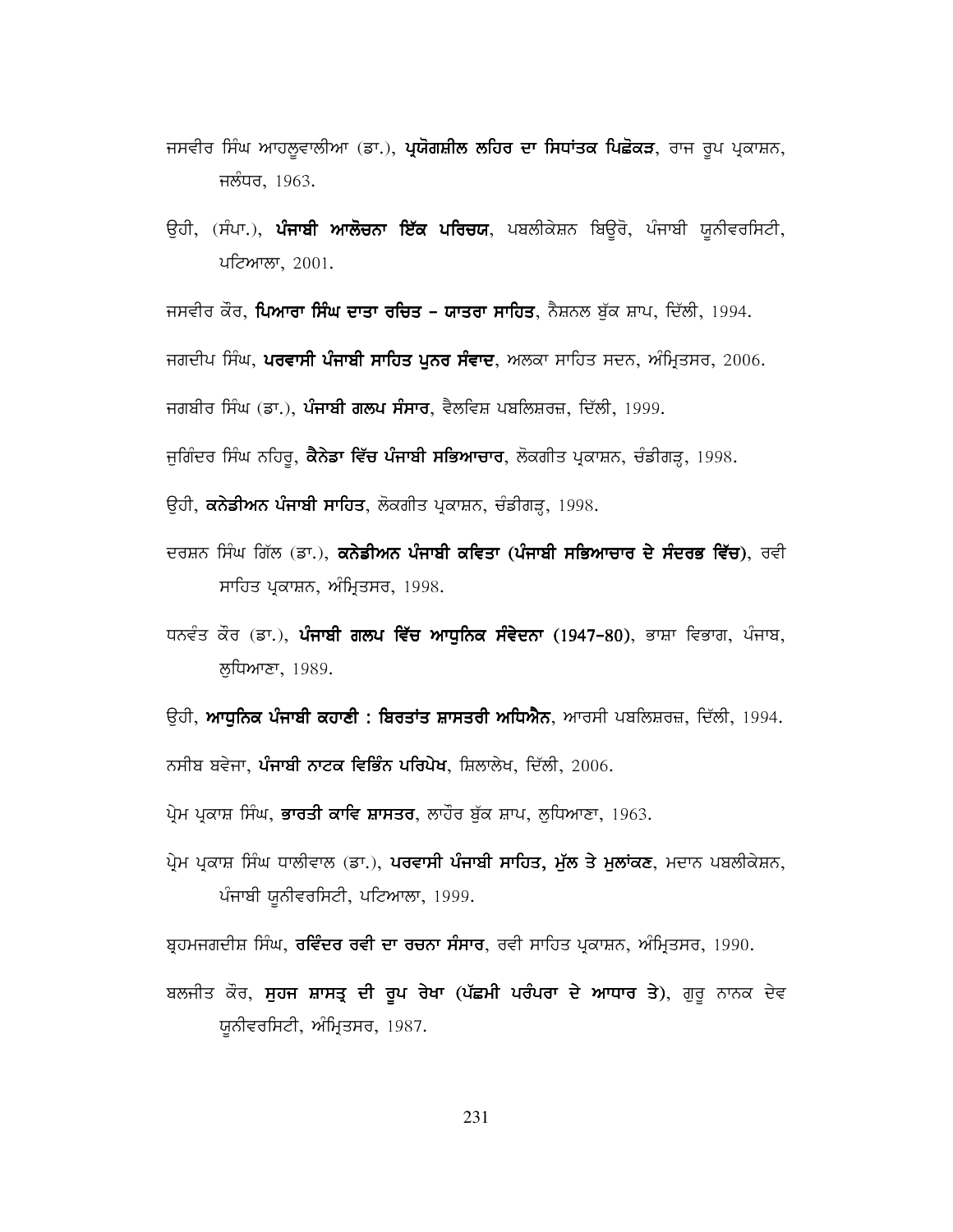ਬਲਦੇਵ ਸਿੰਘ ਧਾਲੀਵਾਲ (ਡਾ.), **ਆਧੁਨਿਕ ਪੰਜਾਬੀ ਕਹਾਣੀ ਦ੍ਰਿਸ਼ਟੀਮੁਲਕ ਪਰਿਪੇਖ**, ਚੇਤਨਾ ਪ੍ਰਕਾਸ਼ਨ, ਪੰਜਾਬੀ ਭਵਨ, ਲਧਿਆਣਾ, 1999.

ਮਨਜੀਤ ਸਿੰਘ (ਡਾ.), **ਵਿਸ਼ਵੀਕਰਨ : ਸਾਹਿਤਿਕ ਪ੍ਰਤਿਉੱਤਰ**, ਆਰਸੀ ਪਬਲਿਸ਼ਰਜ਼, ਦਿੱਲੀ, 2007.

ਮਨਜੀਤਪਾਲ ਕੌਰ, **ਪੰਜਾਬੀ ਕਾਵਿ ਨਾਟ ਦਾ ਅਧਿਐਨ**, ਗੁਰੂ ਨਾਨਕ ਦੇਵ ਯੂਨੀਵਰਸਿਟੀ, ਅੰਮ੍ਰਿਤਸਰ, 1989.

ਮਨਮੋਹਨ ਕੇਸਰ, **ਵਾਰਤਕ ਤੇ ਵਾਰਤਕਕਾਰ**, ਪੈਪਸੂ ਬੁੱਕ ਡਿੱਪੂ, ਪਟਿਆਲਾ, 1976.

ਪਰਮਜੀਤ ਕੌਰ ਰੱਕੜ (ਡਾ.), ਪੰਜਾਬੀ ਬਿਰਤਾਂਤ ਦੀ ਮਨੋਸੰਰਚਨਾ, ਲੋਕਗੀਤ ਪ੍ਰਕਾਸ਼ਨ, ਚੰਡੀਗੜ੍ਹ, 2008.

ਰਛਪਾਲ ਕੌਰ (ਡਾ.), ਪੰਜਾਬੀ ਸਫ਼ਰਨਾਮਾ ਸਰੂਪ ਤੇ ਸੰਭਾਵਨਾ, ਵ੍ਰਿਜੇਸ਼ ਪ੍ਰਕਾਸ਼ਨ, ਨਾਭਾ, 1991.

- ਉਹੀ, **ਪੰਜਾਬੀ ਸਫ਼ਰਨਾਮਾ ਸਰੂਪ ਸਿਧਾਂਤ ਤੇ ਵਿਕਾਸ**, ਪਬਲੀਕੇਸ਼ਨ ਬਿਊਰੋ, ਪੰਜਾਬੀ ਯੂਨੀਵਰਸਿਟੀ, ਪਟਿਆਲਾ, 1997.
- ਰਜਿੰਦਰਪਾਲ ਸਿੰਘ, **ਆਧੁਨਿਕ ਪੰਜਾਬੀ ਕਵਿਤਾ : ਪੁਨਰ ਚਿੰਤਨ**, ਲੋਕਗੀਤ ਪ੍ਰਕਾਸ਼ਨ, ਸਰਹਿੰਦ, 1991.

ਰਵਿੰਦਰ ਰਵੀ, **ਦਿਲ ਦਰਿਆ ਸਮੁੰਦਰੋਂ ਡੂੰਘੇ,** ਨੈਸ਼ਨਲ ਬੁੱਕ ਸ਼ਾਪ, ਦਿੱਲੀ, 1961.

- ਉਹੀ, **ਚਰਾਵੀ,** ਨਿਉ ਬੁੱਕ ਕੰਪਨੀ, ਜਲੰਧਰ, 1963.
- ਉਹੀ, **ਪ੍ਰਯੋਗਸ਼ੀਲ ਕਾਵਿ ਦਰਪਨ (ਅਨੁਭਵ ਤੇ ਆਲੋਚਨਾ**), ਨੈਸ਼ਨਲ ਬੁੱਕ ਸ਼ਾਪ, ਦਿੱਲੀ, 1964.
- ਉਹੀ, **ਬਿੰਦੂ,** ਨੈਸ਼ਨਲ ਬੁੱਕ ਸ਼ਾਪ, ਦਿੱਲੀ, 1965.
- ਉਹੀ, **ਜੂਰਮ ਦੇ ਪਾਤਰ,** ਨਿਊ ਬੁੱਕ ਕੰਪਨੀ, ਜਲੰਧਰ, 1968.
- ਉਹੀ, **ਸ਼ਹਿਰ ਵਿੱਚ ਜੰਗਲ,** ਲੋਕਗੀਤ ਪ੍ਰਕਾਸ਼ਨ, ਚੰਡੀਗੜ੍ਹ, 1969.
- ਉਹੀ, ਕੋਨ ਪ੍ਰਤਿਕੋਨ, ਲੋਕਗੀਤ ਪ੍ਰਕਾਸ਼ਨ, ਜਲੰਧਰ, 1971.
- ਉਹੀ, ਮੇਰੇ ਮੌਸਮ ਦੀ ਵਾਰੀ, ਨਿਊ ਬੁੱਕ ਕੰਪਨੀ, ਜਲੰਧਰ, 1972.
- ਉਹੀ, ਮੈਲੀ ਪੁਸਤਕ, ਮੁਹਿੰਦਰਪਾਲ ਪਬਲਿਸ਼ਰਜ਼, ਜਲੰਧਰ, 1973.
- ਉਹੀ, **ਜਲ ਭਰਮ ਜਲ**, ਕੇ. ਲਾਲ ਸੰਨਜ਼ ਐਂਡ ਕੰਪਨੀ, ਜਲੰਧਰ, 1976.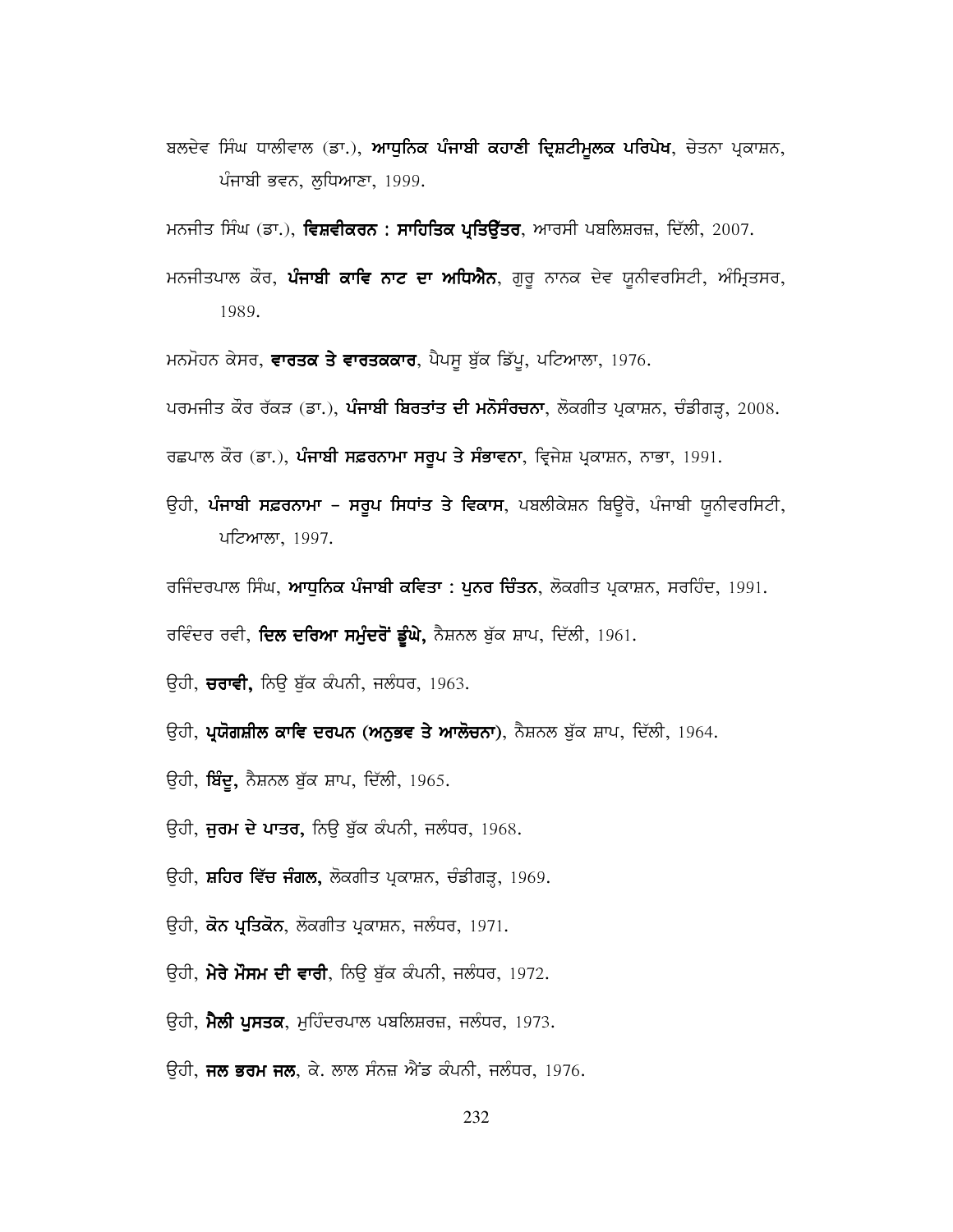- ਉਹੀ, **ਸੀਮਾ ਆਕਾਸ਼**, ਰਵੀ ਸਾਹਿਤ ਪ੍ਰਕਾਸ਼ਨ, ਅੰਮ੍ਰਿਤਸਰ, 1980.
- ਉਹੀ (ਸੰਪਾ.), **ਵਿਸ਼ਵ ਪੰਜਾਬੀ ਸਾਹਿਤ**, ਇੰਟਰਨੈਸ਼ਨਲ ਐਸੋਸੀਏਸ਼ਨ ਆਫ ਪੰਜਾਬੀ ਆਥਰਜ਼ ਐਂਡ ਆਰਟਿਸਟਸ, ਕੈਨੇਡਾ, 1981.
- ਉਹੀ, **ਸ਼ੀਸ਼ੇ ਤੇ ਦਸਤਕ**, ਨਵਯੁੱਗ ਪਬਲਿਸ਼ਰਜ਼, ਦਿੱਲੀ, 1983.
- ਉਹੀ, **ਰੂਹ ਪੰਜਾਬ ਦੀ,** ਦੀਪਕ ਪਬਲਿਸ਼ਰਜ਼, ਜਲੰਧਰ, 1984.
- ਉਹੀ, **ਕੰਪਿਊਟਰ ਕਲਚਰ**, ਨਵਯੁੱਗ ਪਬਲਿਸ਼ਰਜ, ਦਿੱਲੀ, 1985.
- ਉਹੀ, **ਆਪਣੇ ਖ਼ਿਲਾਫ,** ਨਵਯੁੱਗ ਪਬਲਿਸ਼ਰਜ਼, ਦਿੱਲੀ, 1986.
- ਉਹੀ, ਅਕੱਥ ਕਥਾ, ਰਵੀ ਸਾਹਿਤ ਪ੍ਰਕਾਸ਼ਨ, ਅੰਮ੍ਰਿਤਸਰ, 1988.
- ਉਹੀ, **ਵਣਵਾਣੀ,** ਰਵੀ ਸਾਹਿਤ ਪ੍ਰਕਾਸ਼ਨ, ਅੰਮ੍ਰਿਤਸਰ, 1988.
- ਉਹੀ, **ਸੂਰਜ ਤੇਰਾ ਮੇਰਾ,** ਨੈਸ਼ਨਲ ਬੁੱਕ ਸ਼ਾਪ, ਦਿੱਲੀ, 1990.
- ਉਹੀ, **ਗੰਢਾਂ,** ਨੈਸ਼ਨਲ ਬੁੱਕ ਸ਼ਾਪ, ਦਿੱਲੀ, 1990.
- ਓਹੀ (ਸੰਪਾ.), ਤਿੰਨ ਨਾਟਕ, ਨੈਸ਼ਨਲ ਬੱਕ ਸ਼ਾਪ, ਦਿੱਲੀ, 1990.
- ਉਹੀ, **ਪਿਆਸਾ ਬੱਦਲ**, ਰਵੀ ਸਾਹਿਤ ਪ੍ਰਕਾਸ਼ਨ, ਅੰਮ੍ਰਿਤਸਰ, 1990.
- ਉਹੀ, **ਮਕੜੀ ਨਾਟਕ,** ਨੈਸ਼ਨਲ ਬੁੱਕ ਸ਼ਾਪ, ਦਿੱਲੀ, 1990.
- ਓਹੀ (ਸੰਪਾ.), **ਮੇਰਾ ਕਾਵਿ ਨਾਟ ਲੋਕ**, ਨੈਸ਼ਨਲ ਬੱਕ ਸ਼ਾਪ, ਪਲੱਈਅਰ ਗਾਰਡਨ ਮਾਰਕਿਟ, ਚਾਂਦਨੀ ਚੌਕ, ਦਿੱਲੀ, 1990.
- ਉਹੀ, **ਮੇਰੀ ਸਾਹਿਤਕ ਸ੍ਰੈ-ਜੀਵਨੀ**, ਪੰਜਾਬੀ ਸਾਹਿਤ ਅਕਾਦਮੀ, ਕਲਾ ਭਵਨ, ਚੰਡੀਗੜ੍ਹ, 1994.
- ਉਹੀ (ਸੰਪਾ.), **ਸ਼ਬਦੋਂ ਪਾਰ**, ਨੈਸ਼ਨਲ ਬੁੱਕ ਸ਼ਾਪ, ਦਿੱਲੀ, 1999.
- ਉਹੀ (ਸੰਪਾ.), **ਕਥਾ ਸਨਮੁੱਖ**, ਚੇਤਨਾ ਪ੍ਰਕਾਸ਼ਨ, ਲੁਧਿਆਣਾ, 2001.
- ਉਹੀ (ਸੰਪਾ.), **ਖੰਭਾਂ ਵਾਲੇ ਪਿੰਜਰੇ**, ਚੇਤਨਾ ਪ੍ਰਕਾਸ਼ਨ, ਲੁਧਿਆਣਾ, 2001.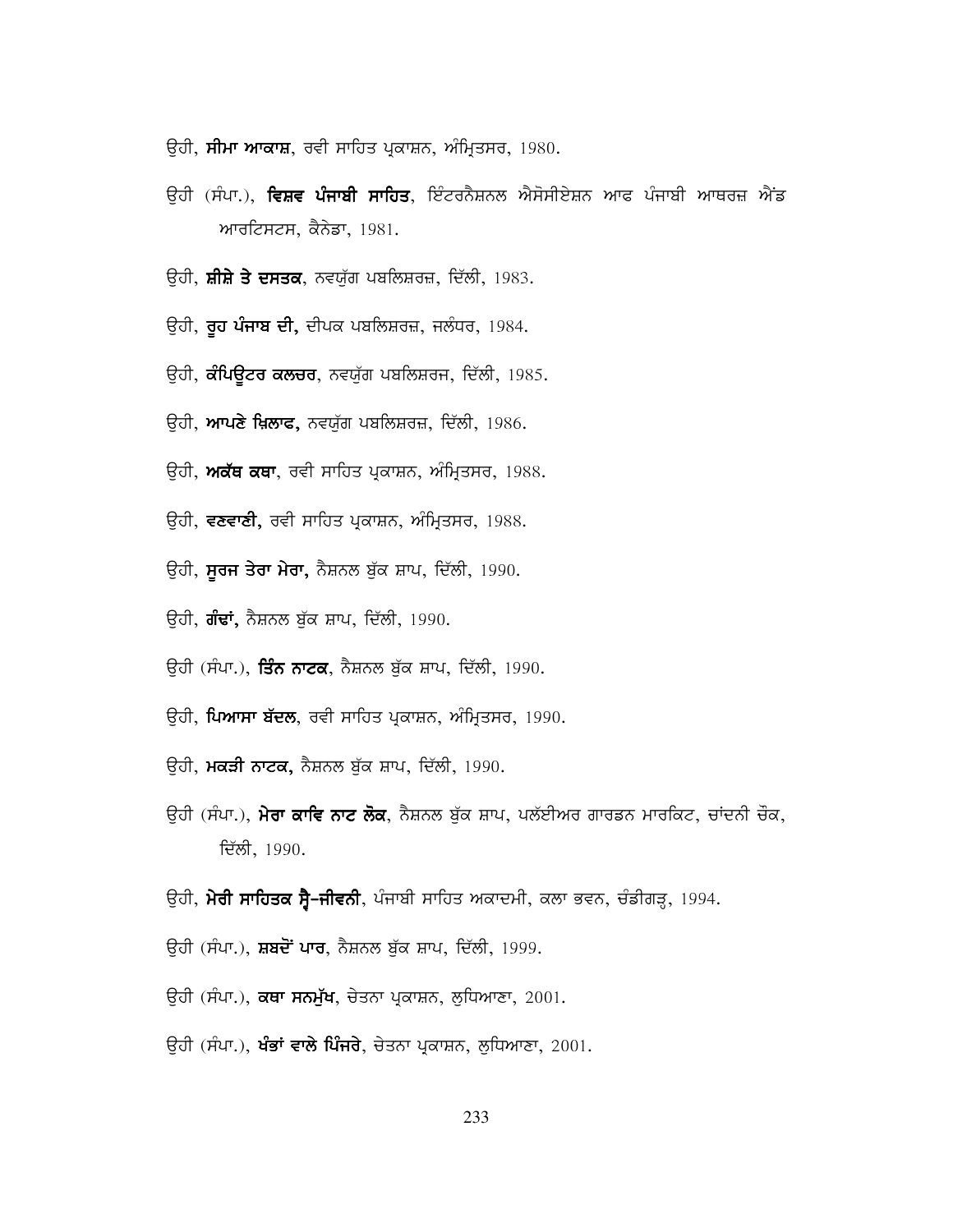- ਉਹੀ, **ਚੌਕ ਨਾਟਕ**, ਚੇਤਨਾ ਪ੍ਰਕਾਸ਼ਨ, ਪੰਜਾਬੀ ਭਵਨ, ਲੁਧਿਆਣਾ, 2002.
- ਉਹੀ (ਸੰਪਾ.), **ਸੂਰਜ ਨਾਟਕ**, ਚੇਤਨਾ ਪ੍ਰਕਾਸ਼ਨ, ਪੰਜਾਬੀ ਭਵਨ, ਲੁਧਿਆਣਾ, 2002.
- ਉਹੀ (ਸੰਪਾ.), **ਚੋਣਵੀਆਂ ਕਹਾਣੀਆਂ (ਇਸਤਰੀ ਮਰਦ ਪ੍ਰਸੰਗ)**, ਕੁਕਨੁਸ ਪ੍ਰਕਾਸ਼ਨ, ਜਲੰਧਰ, 2002.
- ਉਹੀ, **ਸਿਫ਼ਰ ਨਾਟਕ**, ਚੇਤਨਾ ਪ੍ਰਕਾਸ਼ਨ, ਪੰਜਾਬੀ ਭਵਨ, ਲੁਧਿਆਣਾ, 2003.
- ਉਹੀ, **ਪੱਤਰ ਤੇ ਦਰਿਆ**, ਨੈਸ਼ਨਲ ਬੁੱਕ ਸ਼ਾਪ, ਦਿੱਲੀ, 2003.
- ਉਹੀ, **ਸ਼ਬਦ ਸਾਗਰ**, ਨੈਸ਼ਨਲ ਬੁੱਕ ਸ਼ਾਪ, ਦਿੱਲੀ, 2004.
- ਉਹੀ, ਮਨ ਦੇ ਹਾਣੀ, ਨੈਸ਼ਨਲ ਬੁੱਕ ਸ਼ਾਪ, ਦਿੱਲੀ, 2005.
- ਉਹੀ, **ਸਿਮਰਤੀਆਂ ਦੇ ਦੇਸ਼**, ਨੈਸ਼ਨਲ ਬੁੱਕ ਸ਼ਾਪ, ਦਿੱਲੀ, 2006.
- ਉਹੀ (ਸੰਪਾ.), **ਮੇਰੀ ਕਹਾਣੀ**, ਨੈਸ਼ਨਲ ਬੁੱਕ ਸ਼ਾਪ, ਦਿੱਲੀ, 2006.
- ਉਹੀ (ਸੰਪਾ.), **ਮੇਰੇ ਕਾਵਿ ਨਾਟਕ**, ਨੈਸ਼ਨਲ ਬੁੱਕ ਸ਼ਾਪ, ਦਿੱਲੀ, 2007.
- ਉਹੀ (ਸੰਪਾ.), **ਕਵਿਤਾ ਸਨਮੁਖ**, ਨੈਸ਼ਨਲ ਬੁੱਕ ਸ਼ਾਪ, ਦਿੱਲੀ, 2008.
- ਉਹੀ (ਸੰਪਾ.), **ਐਟਸੈਟਰਾ-**1, ਨੈਸ਼ਨਲ ਬੁੱਕ ਸ਼ਾਪ, ਦਿੱਲੀ, 2008.
- ਓਹੀ (ਸੰਪਾ.), **ਐਟਸੈਟਰਾ-2**, ਨੈਸ਼ਨਲ ਬੱਕ ਸ਼ਾਪ, ਦਿੱਲੀ, 2008.
- ਉਹੀ (ਸੰਪਾ.), ਐਟਸੈਟਰਾ-3, ਨੈਸ਼ਨਲ ਬੁੱਕ ਸ਼ਾਪ, ਦਿੱਲੀ, 2008.
- ਉਹੀ, **ਮਖੌਟੇ ਤੇ ਹਾਦਸੇ**, ਨੈਸ਼ਨਲ ਬੁੱਕ ਸ਼ਾਪ, ਦਿੱਲੀ, 2009.
- ਉਹੀ, **ਚਕਰਵਯੁਹ ਤੇ ਪਿਰਾਮਿਡ**, ਨੈਸ਼ਨਲ ਬੁੱਕ ਸ਼ਾਪ, ਦਿੱਲੀ, 2010.
- ਉਹੀ, **ਬਾਜ਼ ਦੀ ਨਜ਼ਰ**, ਨੈਸ਼ਨਲ ਬੁੱਕ ਸ਼ਾਪ, ਦਿੱਲੀ, 2010.
- ਉਹੀ, ਮੇਰਾ ਜੀਵਨ ਮੇਰਾ ਸਾਹਿਤ ਸਾਹਿਤਕ ਸ੍ਰੈ–ਜੀਵਨੀ, ਪਬਲੀਕੇਸ਼ਨ ਬਿਉਰੋ, ਪੰਜਾਬੀ ਯੂਨੀਵਰਸਿਟੀ, ਪਟਿਆਲਾ, 2010.
- ਉਹੀ, **ਗੋਰੀਆ ਸ਼ਹੀਦੀਆਂ**, ਨੈਸ਼ਨਲ ਬੁੱਕ ਸ਼ਾਪ, ਦਿੱਲੀ, 2010.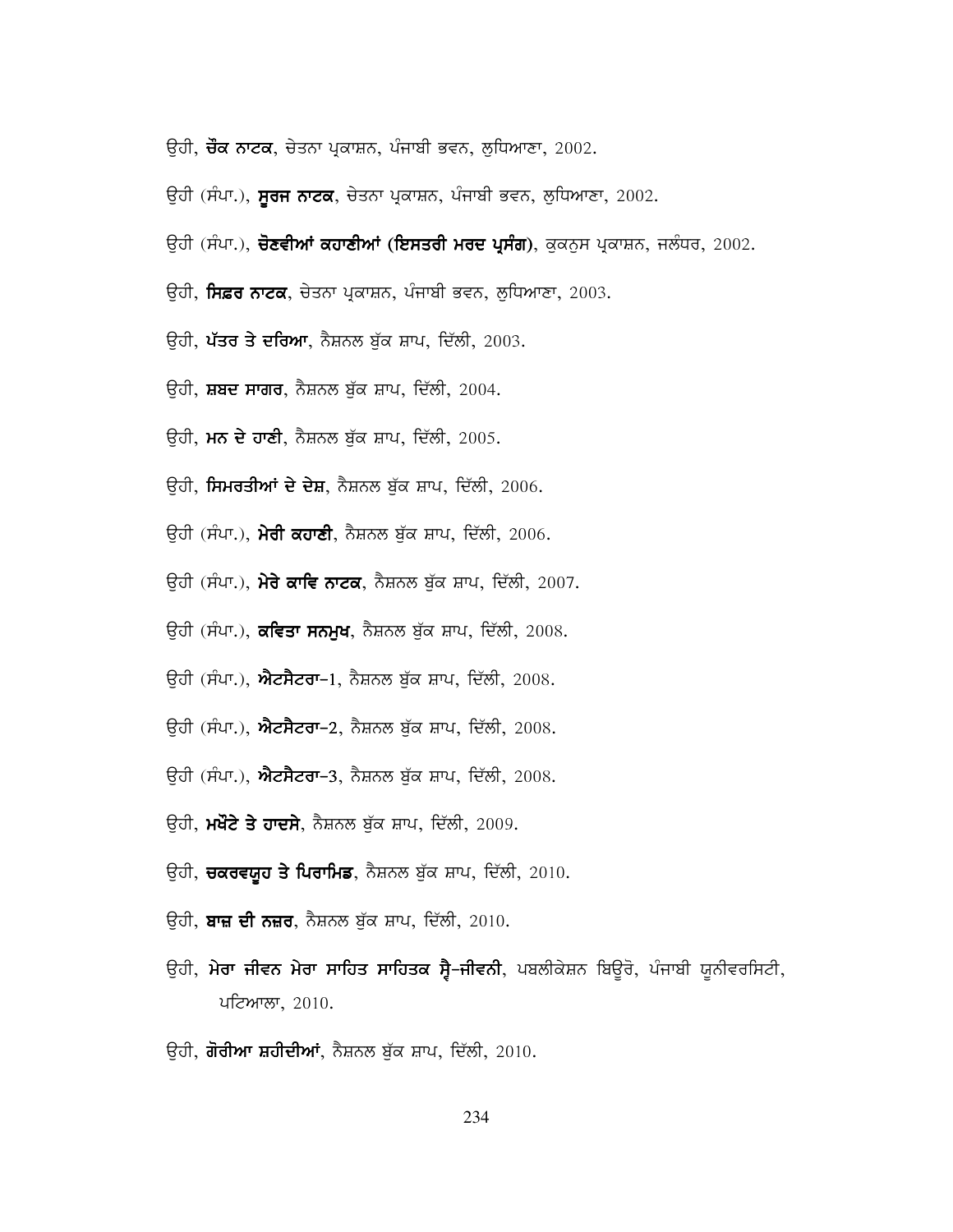ਉਹੀ, **ਆਪਣੇ-ਆਪਣੇ ਟਾਪੂ**, ਲੋਕਗੀਤ ਪ੍ਰਕਾਸ਼ਨ, ਚੰਡੀਗੜ੍ਹ, ਐਡੀਸ਼ਨ ਦੂਜਾ, 2010.

ਉਹੀ (ਸੰਪਾ.), **ਐਟਸੈਟਰਾ-4**, ਰਘੂਬੀਰ ਰਚਨਾ ਪ੍ਰਕਾਸ਼ਨ, ਲੁਧਿਆਣਾ, 2012.

ਉਹੀ, **ਮੇਰਾ ਥੀਏਟਰ ਤੇ ਇੱਕੀਵੀਂ ਸਦੀ,** ਨੈਸ਼ਨਲ ਬੁੱਕ ਸ਼ਾਪ, ਦਿੱਲੀ, 2012.

ਰੋਸ਼ਨ ਲਾਲ ਆਹੁਜਾ (ਡਾ.), **ਸਾਹਿਤ ਸ਼ਾਸਤਰ**, ਹਿੰਦ ਪਬਲਿਸ਼ਰਜ਼ ਲਿਮਟਿਡ, ਜਲੰਧਰ, 1963.

#### ਹਿੰਦੀ ਪੁਸਤਕਾਂ

- ਅਤੋਨੀਓ ਗਰਾਮਸ਼ੀ, ਸਾਹਿਤਯ ਸੰਸਕ੍ਰਿਤੀ ਔਰ ਵਿਚਾਰਧਾਰਾ (ਅਨੁ ਰਾਮ ਨਿਹਾਲ ਗੁੰਜਨ), ਸ਼ਾਰਜਾ ਪ੍ਰਕਾਸ਼ਨ, ਇਲਾਹਾਬਾਦ, 1992.
- ਭਗਵਾਨ ਦਾਸ ਵਰਮਾ (ਡਾ.), **ਕਹਾਨੀ ਕੀ ਸੰਵੇਦਨਸ਼ੀਲਤਾ ਸਿਧਾਂਤ ਔਰ ਪੁਯੋਗ**, ਗੁੰਥਮ, ਰਾਮਬਾਣ, ਕਾਨਪੁਰ, 1972.
- ਭਰਤਮੁਨੀ, ਨਾਟਯ ਸ਼ਾਸਤਰ (ਅਨੁ. ਰਘੁਬੰਸ), ਗੋ.ਔ.ਬੀ., ਬੜੌਦਾ, 1980.
- ਮੈਨੇਜਰ ਪਾਂਡੇ, **ਸਾਹਿਤਯ ਮੇ ਸਮਾਜ ਸ਼ਾਸਤਰ ਕੀ ਭੁਮਿਕਾ**, ਹਰਿਆਣਾ ਸਾਹਿਤਯ ਅਕਾਦਮੀ, ਚੰਡੀਗੜ੍ਹ, 1989.
- ਮੈਨੇਜਰ ਪਾਂਡੇ, ਸ਼ਬਦ ਔਰ ਕ੍ਰਮ, ਵਾਣੀ ਪ੍ਰਕਾਸ਼ਨ, ਦਿੱਲੀ, 1997.
- ਉਹੀ, **ਸਾਹਿਤਯ ਔਰ ਇਤਿਹਾਸ ਦ੍ਰਿਸ਼ਟੀ**, ਵਾਣੀ ਪ੍ਰਕਾਸ਼ਨ, ਦਿੱਲੀ, 2000.

#### ਅੰਗਰੇਜ਼ੀ ਪਸਤਕਾਂ

Allardyce Nicoll, The Theory of Drama, Doaba House, Delhi, 1969.

Aristotle, Poetics, edited by S.H. Butcher, Dover Publication, 1951.

C.R. Kothari, Research Methodology and Techniques, New Age International Pvt. Ltd. Publishers, 2007.

Chartonue, Aesthetic: An Introduction, Hutch-cinson Press, London, 1970.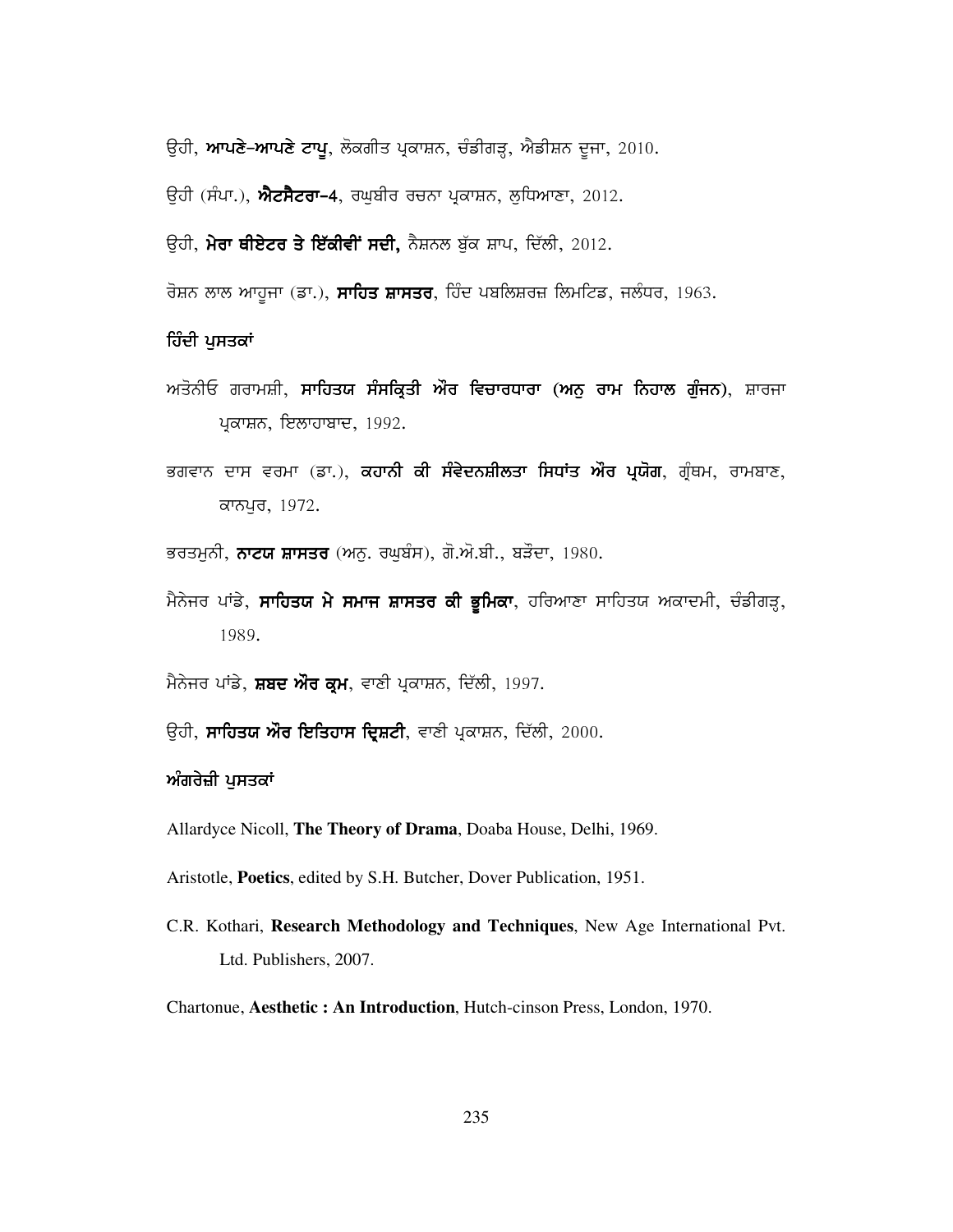- Ernest Carrires, **An Essay on Man**, New Haven and London, Yak University Press, U.S.A., 1972.
- Gernald Prince, **Narratology : The Form and Functioning of Narrative**, Publication Bulin, Multan, 1982.
- J.S. Ahluwalia, **Trends in Modern Literature**, Sahitya Sangam, Ludhiana, 1980.

Jonathan Cullar, **Structural Poetics,** Poutledge and Keganpaul, London, 1975.

Maxim Garky, **On Literature and Art**, Progress Publishers, Mascow, 1972.

- R.B. Patnakar, **Aesthetics and Literary Criticism**, Nachiketa Publication, Bombay, 1969.
- ਪੰਜਾਬੀ ਕੋਸ਼ ਅਤੇ ਵਿਸ਼ਵਕੋਸ਼
- ਅਬਿਨਾਸ਼ ਕੌਰ (ਡਾ.), **ਪੰਜਾਬੀ ਸਫ਼ਰਨਾਮਾ ਕੋਸ਼**, ਪਬਲੀਕੇਸ਼ਨ ਬਿਉਰੋ, ਪੰਜਾਬੀ ਯੂਨੀਵਰਸਿਟੀ, ਪਟਿਆਲਾ, 1995.

ਸੁਰਿੰਦਰ ਸਿੰਘ ਕੋਹਲੀ (ਸੰਪਾ.), **ਪੰਜਾਬੀ ਸਾਹਿਤ ਕੋਸ਼**, ਪੰਜਾਬ ਯੂਨੀਵਰਸਿਟੀ, ਚੰਡੀਗੜ੍ਹ, ਮਿਤੀਹੀਣ।

- ਹਰਕੀਰਤ ਸਿੰਘ (ਡਾ.) (ਸੰਪਾ.), **ਪੰਜਾਬੀ ਸ਼ਬਦ-ਰੁਪ ਤੇ ਸ਼ਬਦ-ਜੋੜ ਕੋਸ਼**, ਪੰਜਾਬੀ ਯੂਨੀਵਰਸਿਟੀ, ਪਟਿਆਲਾ (ਦੂਜਾ ਐਡੀਸ਼ਨ), 1988.
- ਕਾਨ੍ਹ ਸਿੰਘ ਨਾਭਾ (ਭਾਈ), **ਗੁਰਸ਼ਬਦ ਰਤਨਾਕਰ ਮਹਾਨ ਕੋਸ਼**, ਭਾਸ਼ਾ ਵਿਭਾਗ ਪੰਜਾਬ, ਪਟਿਆਲਾ, 1974.
- ਰਤਨ ਸਿੰਘ ਜੱਗੀ (ਸੰਪਾ.), **ਸਾਹਿਤ ਕੋਸ਼**, ਪਰਿਭਾਸ਼ਿਕ ਸ਼ਬਦਾਵਲੀ, ਪਬਲੀਕੇਸ਼ਨ ਬਿਉਰੋ, ਪੰਜਾਬੀ ਯੁਨੀਵਰਸਿਟੀ, ਪਟਿਆਲਾ, 1989.

### <u>ਹਿੰਦੀ ਕੋਸ਼ :</u>

ਰਾਮਚੰਦ੍ਰ ਵਰਮਾ, **ਮਾਨਕ ਹਿੰਦੀ ਕੋਸ਼**, ਹਿੰਦੀ ਸਾਹਿਤਯ ਸੰਮੇਲਨ, ਪਰਿਯਾਗ, 1966.

ਵਿਸ਼ਾਲ ਭਾਰਦਵਾਜ਼ ਸ਼ਾਸਤਰੀ (ਸੰਪਾ.), **ਮਾਨਕ ਵਿਸ਼ਾਲ ਹਿੰਦੀ ਸ਼ਬਦ ਕੋਸ਼**, ਅਮੋਲ ਪ੍ਰਕਾਸ਼ਨ, ਦਿੱਲੀ, 2003.